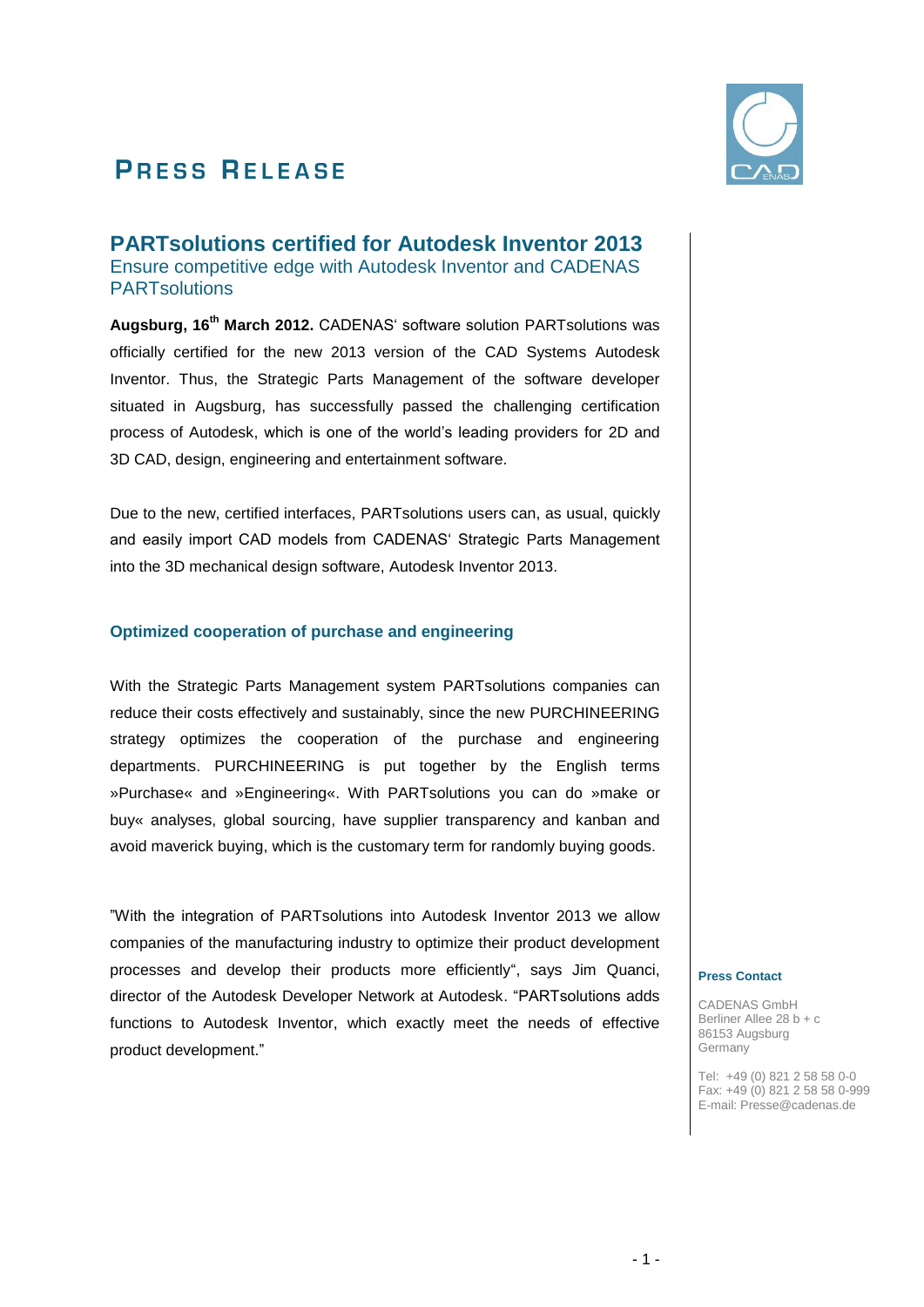

# **PRESS RELEASE**

### **Press picture**

Picture signature: CADENAS PARTsolutions was officially certified for the new 2013 version of the CAD Systems Autodesk Inventor

The press release and the pictures are available for download on our website: www.cadenas.co.uk/press/press-releases

Autodesk, Autodesk Inventor, and Inventor are registered trademarks or trademarks of Autodesk, Inc., in the USA and/or other countries. All other brand names, product names, or trademarks belong to their respective holders.

#### **Press Contact**

CADENAS GmbH Berliner Allee 28 b + c 86153 Augsburg **Germany** 

Tel: +49 (0) 821 2 58 58 0-0 Fax: +49 (0) 821 2 58 58 0-999 E-mail: Presse@cadenas.de